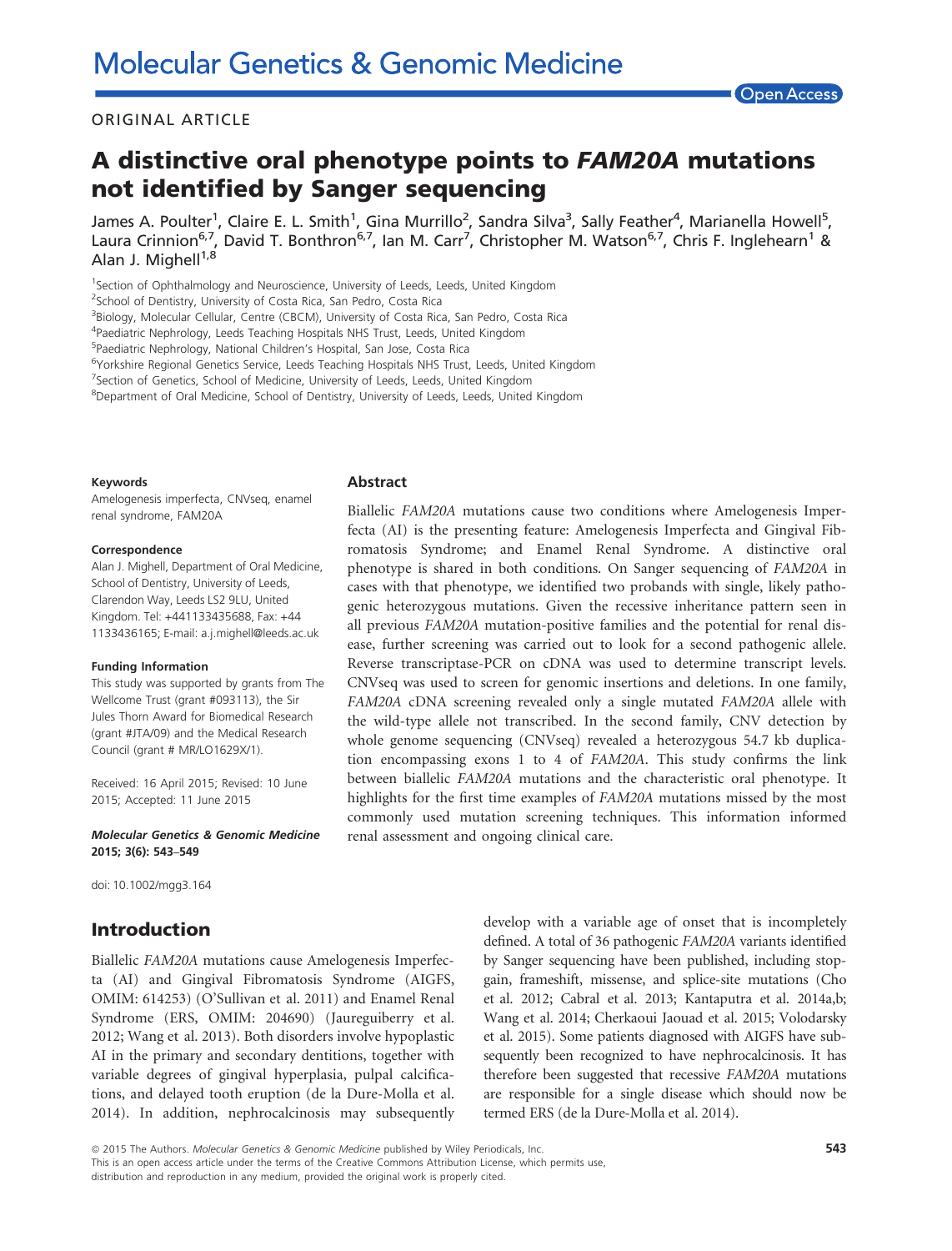FAM20A is a member of a family of three homologous proteins, FAM20A, B, and C, known as the atypical secretory serine kinase family with sequence similarity 20. FAM20C is a Golgi casein kinase that phosphorylates key extracellular molecules involved in biomineralization (Tagliabracci et al. 2012), and mutations in the encoding gene (OMIM: 611061) cause recessively inherited Raine syndrome (OMIM: 259775) (Simpson et al. 2007). The oral phenotypes observed in individuals with either recessive mutations in FAM20A or FAM20C share features and may appear isolated in milder or earlier stages of disease (de la Dure-Molla et al. 2014; Acevedo et al. 2015). Identification of the pathogenic mutation in these cases may therefore require sequencing of both genes. FAM20B, not as yet unequivocally associated with any inherited human condition, has been shown to be a Golgi kinase with a key role in phosphorylating xylose in glycosaminoglycan-protein linkage region of proteoglycans. By comparison, little is known of FAM20A function. It is predicted to be a kinase with targets specific to mineralization, calcium transport, and proteoglycan synthesis (de la Dure-Molla et al. 2014), but this remains to be confirmed experimentally. As such, FAM20A may have additional unknown functions. A recent study by Cui et al., however, suggests FAM20A lacks catalytic activity and therefore should be categorized as a pseudokinase (Cui et al. 2015). Instead they found FAM20A-regulated phosphorylation of targets via activation of FAM20C. By forming a complex, kinase activity was enhanced leading to high levels of substrate phosphorylation. In cells lacking FAM20A, FAM20C kinase activity was inhibited. While further studies are required to understand this mechanism further, the identification of recessively inherited mutations in FAM20A as a cause of AIGFS and ERS suggests a key involvement of this protein in biomineralization.

In this study, we further investigated two families for whom only a single heterozygous missense mutation in FAM20A had been identified by Sanger sequencing of genomic DNA. The pathognomonic oral phenotype and autosomal recessive inheritance of FAM20A mutations strongly suggested the existence of a second deleterious allele. We therefore applied two further mutation detection screens; reverse transcriptase (RT)-PCR to examine the FAM20A transcript and low-coverage whole genome sequencing (CNVseq) which was used to identify dosage variants at the FAM20A locus. Using these approaches we were able to identify the second pathogenic alleles in both probands, which were undetected using standard Sanger sequencing. These findings had implications for ongoing clinical care.

### Materials and Methods

Affected individuals and relatives were recruited following informed consent in accordance with the principles outlined in the declaration of Helsinki, with local ethical approval. Genomic DNA samples were obtained using either Oragene® DNA sample collections kits (DNA Genotek, Ontario, Canada) or via venous blood samples, using conventional techniques. Genomic DNA was extracted by salt (blood) or ethanol (saliva) precipitation.

Exons and flanking intronic sequences of FAM20A and FAM20C were amplified by the polymerase chain reaction (PCR) according to standard protocols. Primers were designed using ExonPrimer software ([http://ihg.gsf.de/ihg/](http://ihg.gsf.de/ihg/ExonPrimer.html) [ExonPrimer.html\)](http://ihg.gsf.de/ihg/ExonPrimer.html) and are listed in Table S1.

Patient blood obtained for RNA transcript analysis was immediately stabilized with EDTA. RNA was extracted using the QIAamp RNA Blood Mini Kit system (Qiagen, Hilden, Germany). First-strand cDNA synthesis was performed using the Moloney murine leukemia virus (M-MLV) reverse transcriptase (Life Technologies, Carlsbad, CA) according to the suppliers' recommended instructions.

Copy number variant detection using low-coverage whole genome sequencing data was performed as previously described (Wood et al. 2010; Watson et al. 2014). One microgram of genomic DNA was sheared using a Covaris S2 (Covaris, Inc., Woburn, MA) before Illumina compatible sequencing libraries were generated using NEBNext® Ultra<sup>™</sup> reagents (New England Biolabs, Ipswich, MA), following manufacturer's instructions. Twenty million single end 50-bp reads were obtained for each sample using a HiSeq 2500 run in rapid mode. Raw sequence reads were aligned to an indexed human reference genome (hg19) using the Burrows–Wheeler aligner (bwa) v0.6.2 (Li and Durbin 2009) and duplicate reads were discarded using Picard v1.85 ([http://pi](http://picard.sourceforge.net)[card.sourceforge.net](http://picard.sourceforge.net)). Coordinates of uniquely mapped test and reference reads were extracted from BAM files (Li et al. 2009) and counted into genomic windows containing equal numbers of reference reads. A read count adjustment was performed to compensate for the effect of local GC% variation, and the adjusted ratios of test to reference read counts were used as input to the R module DNAcopy v1.32.0 (Venkatraman and Olshen 2007), which segments the data into regions of equal copy number.

Whole exome sequencing was performed using  $3 \mu$ g of genomic DNA with the SureSelect All Exon v5 reagent according to the manufacturer's protocol. Sequencing was performed on an Illumina HiSeq 2500 across two lanes of a rapid mode flow cell using a 100 bp paired-end protocol. Raw sequence reads for a pool of six exome libraries were demultiplexed and aligned to hg19 using bwa v0.6.2. Picard v1.85 removed duplicate reads. Dosage analysis was performed using FishingCNV (Shi and Majewski 2013) by comparing this sample to a cohort of 50 non-AI-affected controls.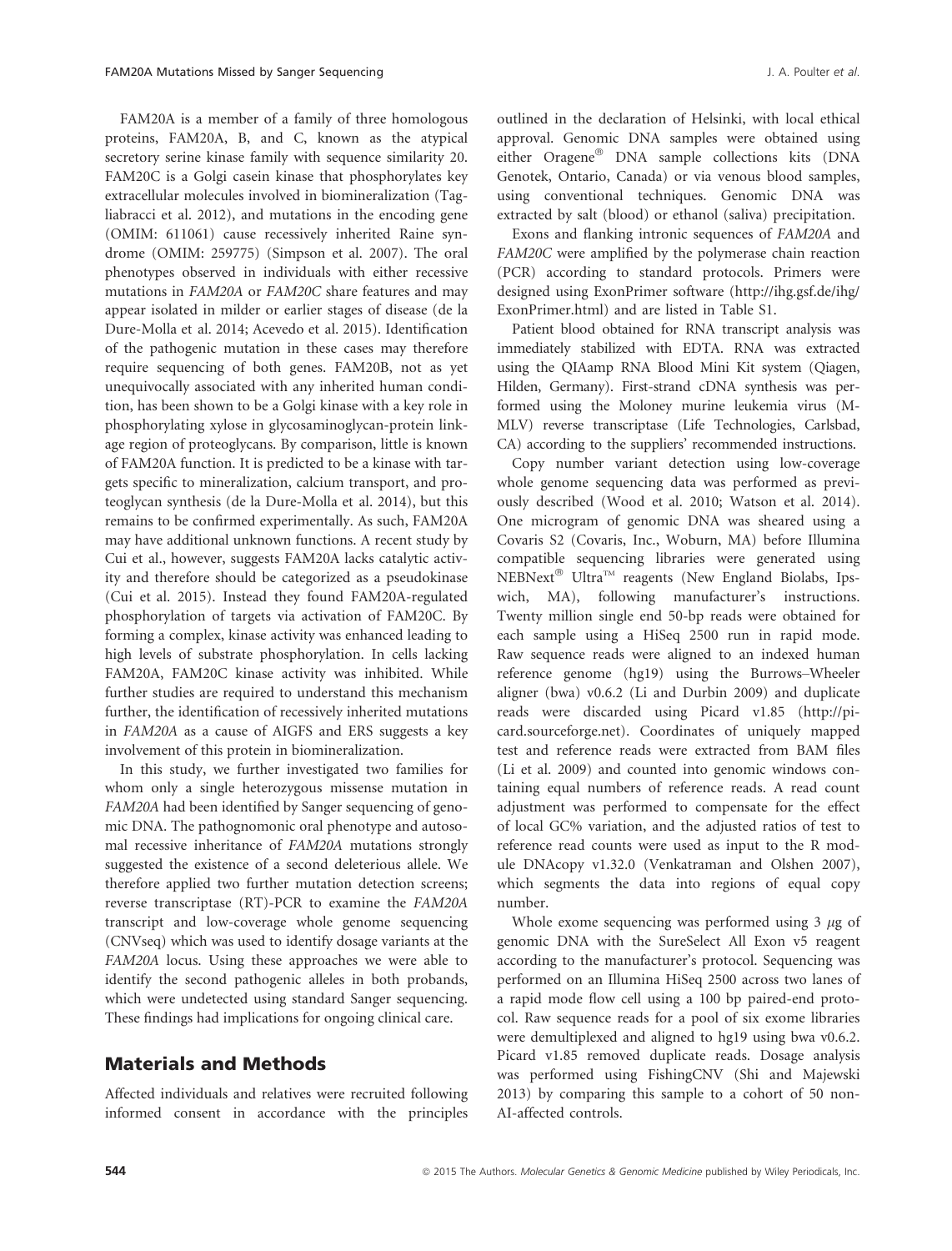# Results

### Presenting clinical features

The proband of Family 1 is a 17-year-old male born of unrelated parents of different ethnic origins (Pakistani and English) (Fig. 1A). He presented to clinic with oral features consistent with mutations in FAM20A (Fig. 1B). The proband of Family 2 is a 15-year-old male born of unrelated parents from Costa Rica (Fig. 2A). He presented to clinic with hypoplastic AI and mild gingival enlargement suggestive of mutations in FAM20A (Fig. 2B). In both families, no further symptoms were reported and no other family members had enamel abnormalities.

#### Genomic analysis

All coding exons and flanking intronic sequences of FAM20A (NM\_017565.3) were PCR amplified and sequenced directly by Sanger sequencing in both families.

In Family 1, this identified a novel heterozygous missense variant (c.1294G>A; p.A432T) in exon 9 (Fig. 1C). This variant is not present in dbSNP 138 and alters a residue that is fully conserved in orthologues and FAM20B (Fig. S1). The variant was predicted damaging by 4/5 bioinformatic prediction software packages tested (Table S2). Segregation analysis revealed that it was inherited from the maternal allele in the proband (Fig. 1A). An unaffected sibling (II:1) had also inherited the variant. No additional variants were identified in FAM20A nor its closest relative FAM20C, as would be expected for a recessive disease.

To determine whether a second mutation affecting splicing was present, leukocyte RNA from the affected individual and his father was obtained and first-strand cDNA synthesis performed. RT-PCR across FAM20A revealed no aberrant splicing. However, unexpectedly the c.1294G>A variant appeared homozygous in the cDNA of the proband (Fig. 1C). As the father is not a carrier of the c.1294G>A variant, a common SNP (c.1589T>C, p.L530S, rs2907373) in FAM20A exon 11 was genotyped instead. This was found to be heterozygous in the geno-



Figure 1. Dental phenotype and genetic analysis of Family 1. (A) Pedigree of Family 1 showing affected (shaded) and unaffected (unshaded) members of the family. The segregation of the wild-type (+) and missense variant (c.1294G>A, NM\_017565.3) p.A432T (mut) is shown below each family member. (B) Photograph (top) and dental X-ray (bottom) showing the hypoplastic enamel phenotype of individual II:4. (C) Sequence electropherograms from the affected individual (II:4) showing the wild-type allele (top), c.1294G>A mutation in genomic DNA (center) and in the cDNA (bottom). The mutation is heterozygous in gDNA but homozygous in the cDNA suggesting the wild-type allele is not transcribed. Sequencing of the FAM20A polymorphism (c.1589T>C, NM\_017565.3; p.L530S) in the unaffected father (I:1), who does not carry the c.1294A>G mutation, also showed it to be heterozygous in the genomic DNA (center) but homozygous in the cDNA (bottom), which is consistent with one the allele not being transcribed.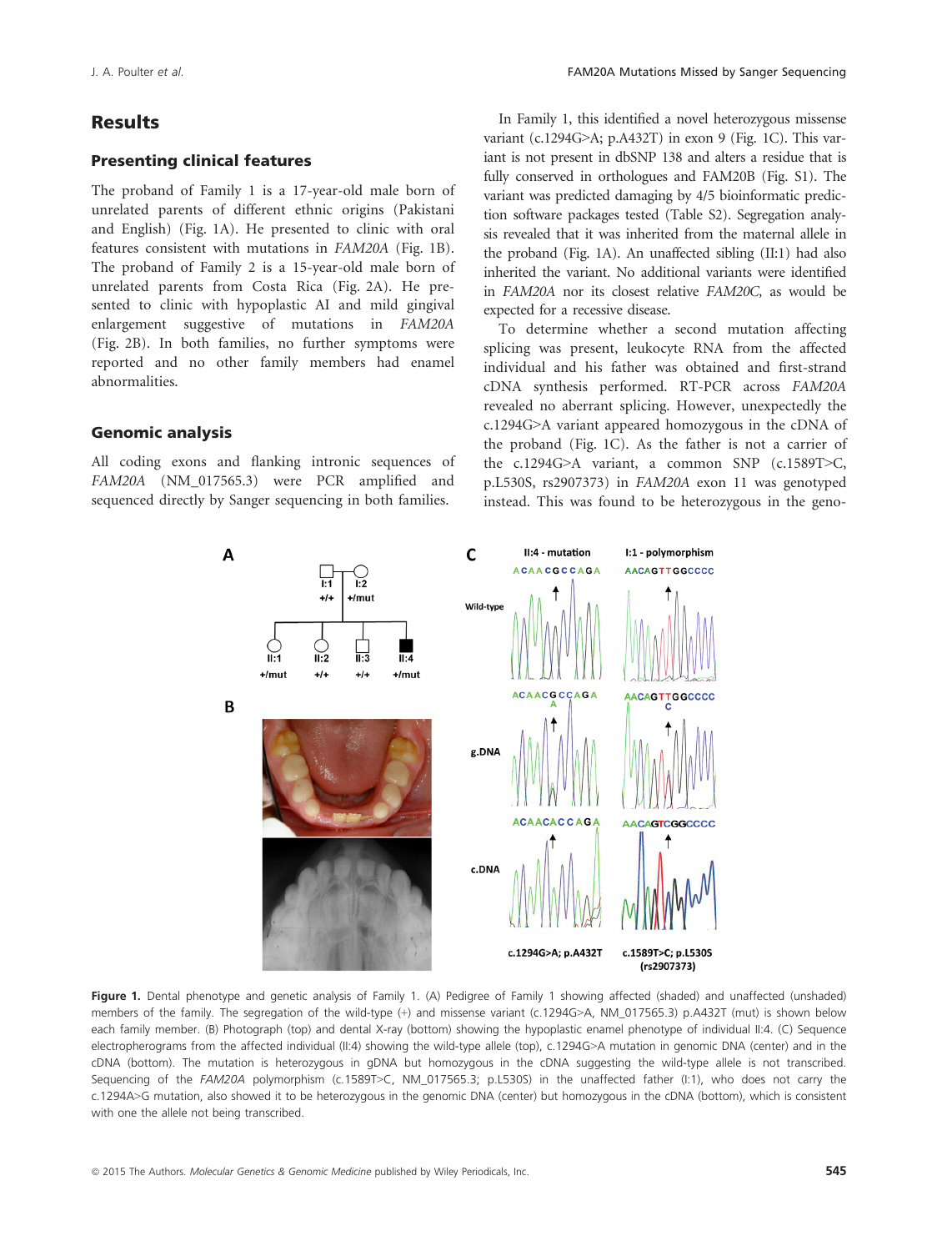

Figure 2. Dental phenotype and genetic analysis of Family 2. (A) Pedigree of Family 2 showing affected (shaded) and unaffected (unshaded) individuals. The segregation of the wild-type (+) and missense variant (c.988T>C, NM\_017565.3) p.C330R (mut) is shown below each family member. (B) Photograph (top) and dental imaging (bottom: left, panoramic; right, cone beam CT) showing the hypoplastic enamel phenotype and on the clinical image, mild gingival enlargement of individual II:2. (C) Electropherogram showing the wild-type allele (top) and heterozygous c.988T>C mutation (bottom) identified in Family 2 (top).

mic DNA but homozygous in cDNA (Fig. 1C). These observations are consistent with only a single FAM20A allele being transcribed in the father, and the same phenomenon is evident in the affected son. In order to find an explanation for the failure in the transcription of an allele, we sequenced both 5' and 3' UTRs as well as conserved regions located 5' to FAM20A. No variation which could potentially cause a failure in transcription was identified. Despite further investigation by CNVseq of the affected individual no explanation could be identified for the lack of transcription.

In Family 2, screening of FAM20A identified a novel heterozygous missense variant (c.988T>C; p.C330R) in exon 7 (Fig. 2C) that is absent in dbSNP 138 and is fully conserved in orthologues and paralogues (Fig. S1). This was predicted to be damaging by all bioinformatic prediction software tested (Table S2). Segregation of this variant revealed that it was inherited from the mother. An unaffected sibling (II:1) was also heterozygous for it, but as with Family 1, no further variants were identified in FAM20A, or its paralogue FAM20C. Screening of leukocyte cDNA also revealed no observable sequence abnormalities, with the FAM20A variant being heterozygous in the cDNA of the proband as well as in the genomic DNA.

To determine whether the second mutation was a copy number variation, we performed low-coverage whole genome sequencing (CNVseq) on genomic DNA of the affected individual. These data revealed increased dosage  $(1.5 \times$  diploid) for a ~54.7 kb segment spanning the first four exons of FAM20A (approximately chr17:66,543,172- 66,597,963; Fig. S2). To verify this result, whole exome sequencing was performed on a second aliquot of DNA from the same individual. The resulting data were aligned to the human hg19 genome and dosage analysis was performed using FishingCNV by comparing this sample to a cohort of 50 non-AI-affected controls. Exomes from all controls and the AI-affected sample had been captured, sequenced and analyzed using consistent methodologies to ensure that resulting files were comparable. This verified the presence of a duplication across FAM20A (spanning an approximate genomic location between chr17:66,548,013-66,596,807) with a Holm adjusted P-value of  $1.27 \times 10^{-11}$  (Table 1).

#### Renal evaluation

In light of molecular findings, both probands were assessed by pediatric nephrology specialists. The proband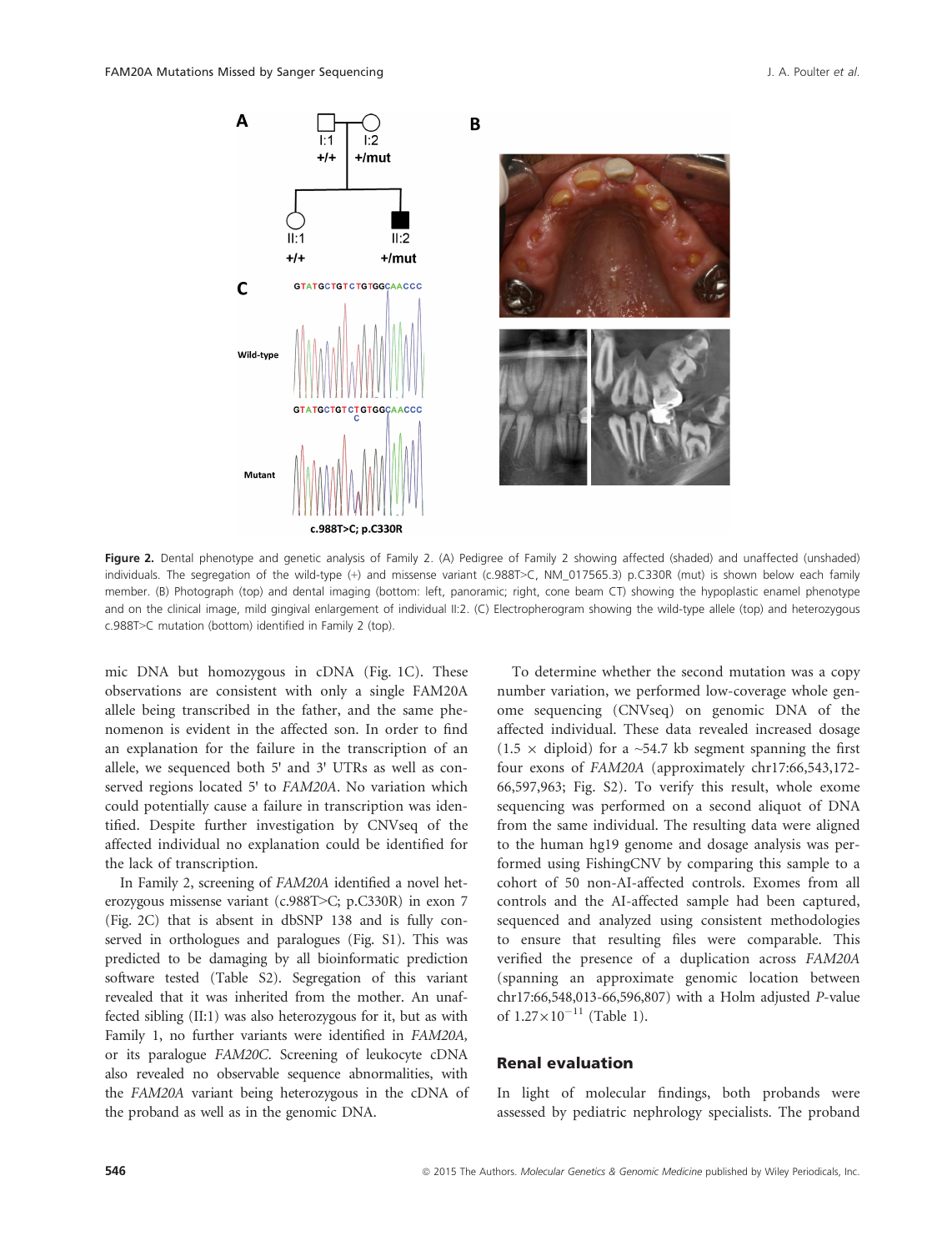|  |  | <b>Table 1.</b> List of regions with significant P-values $\ll 0.05$ following analysis of WES data using FishingCNV. |  |  |  |  |  |  |  |  |  |  |
|--|--|-----------------------------------------------------------------------------------------------------------------------|--|--|--|--|--|--|--|--|--|--|
|--|--|-----------------------------------------------------------------------------------------------------------------------|--|--|--|--|--|--|--|--|--|--|

| Location                  | Gene               | Seg.mean  | $P$ -value | Adjusted P-value |
|---------------------------|--------------------|-----------|------------|------------------|
| chr11:22396300-22399286   | <b>SLC17A6</b>     | 0.5547    | 9.50E-23   | 2.16E-19         |
| chr17:66548013-66596807   | FAM20A             | 0.5526    | 5.59E-15   | 1.27E-11         |
| chr2:152235877-152267041  | <b>TNFAIP6</b>     | 0.3731    | 2.18E-08   | 4.95E-05         |
| chr2:196915910-196922840  | DNAH7              | 0.5968    | 1.51E-07   | 0.000343691      |
| chr17:57663513-57676844   | DHX40              | 0.6386    | 2.78E-07   | 0.000630243      |
| chr2:216226277-216226802  | FN1                | 0.3568    | 9.74E-07   | 0.002208401      |
| chr2:223806214-223806372  | ACSL3              | 0.6371    | 8.86E-07   | 0.002009279      |
| chr2:234178647-234178713  | ATG16L1            | 0.7008    | 8.56E-07   | 0.001942038      |
| chr17:78360489-78362489   | <b>RNF213</b>      | $-0.666$  | 1.20E-06   | 0.00272912       |
| chr2:204131236-204154599  | CYP20A1            | 0.3354    | 2.19E-06   | 0.004967592      |
| chr11:46702036-46703732   | ARHGAP1            | $-0.3511$ | 2.57E-06   | 0.005813784      |
| chr10:127422640-127426558 | $C10$ orf $137$    | 0.2957    | 2.87E-06   | 0.006508269      |
| chr13:33249980-33250096   | PDS5B              | 0.7288    | 4.22E-06   | 0.009545158      |
| chr11:68350510-68350597   | PPP6R3             | 0.5933    | 4.58E-06   | 0.01036926       |
| chr22:42293055-42294785   | SREBF <sub>2</sub> | $-0.6842$ | 5.74E-06   | 0.01297131       |
| chr17:79768700-79769007   | GCGR               | $-0.661$  | 6.78E-06   | 0.015316085      |
| chr1:243736227-243736350  | AKT3               | 0.6555    | 8.54E-06   | 0.019287744      |
| chr11:10820538-10820660   | EIF4G2             | 0.625     | 8.97E-06   | 0.020264384      |
| chr3:197701912-197702982  | LMLN               | 0.442     | 1.02E-05   | 0.022952466      |
| chr20:36561940-36561991   | VSTM2L             | 0.625     | 1.11E-05   | 0.025099307      |
| chr5:102490373-102490647  | PPIP5K2            | $-0.7072$ | 1.67E-05   | 0.037756914      |
| chr7:31016895-31016937    | <b>GHRHR</b>       | 0.6681    | 1.97E-05   | 0.04446605       |

Regions are arranged in ascending order of adjusted P-value. Only regions with significant Holm adjusted P-values are shown. Seg.mean represents the mean log-ratio of coverage between the 50 control exome BAM files and the affected exome BAM file.

of Family 1 was assessed at the age of 15 and the proband of Family 2 was assessed at the age of 13. Investigations included urinalysis, blood biochemistry, and renal ultrasound. No abnormal findings were noted.

# **Discussion**

A distinctive clinical phenotype can be indicative of the causative mutated gene, however, Sanger sequencing and WES will not identify all disease-causing mutations. In our cohort of eight families with orodental features consistent with biallelic mutations in FAM20A, six had biallelic FAM20A mutations (Jaureguiberry et al. 2012). Each of the remaining two families had single heterozygous missense FAM20A mutations. We hypothesized that within the spectrum of clinical features associated with biallelic FAM20A mutations, a second mutation should be present in each family that was not detectable by Sanger sequencing. This was important to investigate given the potential for renal involvement in the absence of all the orodental features that may be present.

Further analysis of the FAM20A locus revealed that the affected individual in Family 1 has inherited a paternal allele that does not express a FAM20A transcript, leaving only the maternal allele carrying a missense mutation present in mRNA from whole blood. In Family 2 a  $\sim$ 54.7 kb duplication encompassing exons 1–4 of FAM20A was identified as the second pathogenic mutation by CNVseq.

Regulating transcription in many differentiated cell types is an intricate task that requires a combination of multiple different transcriptional regulatory proteins. Cisacting regulatory sequences (e.g., the TATA box) are located adjacent to the genes they regulate, and are responsible for binding of RNA polymerase. Additionally, remote enhancers (RE's) exist which are located further away from the target gene but are equally vital to transcription. It is therefore possible that mutation of such an RE for FAM20A is present in Family 1, preventing transcription of FAM20A. Previous studies have found RE's as far as 20 kb away from the target gene meaning their identification can be difficult (Ghiasvand et al. 2011). In this study, we attempted to identify promoter or enhancer regions nearby to FAM20A, however, sequencing of these regions were negative or inconclusive. The reason for the unexpressed FAM20A allele in Family 1 therefore remains elusive.

Whole genome sequencing (WGS) is increasingly used for the analysis of DNA. Compared to WES, a wider variety of analyses can be performed, in part due to bias in PCR amplification of individual exons in WES, which leads to a heterogeneous profile of read coverage compared to WGS (Gilissen et al. 2014; Meynert et al. 2014). Low-coverage whole genome sequencing is a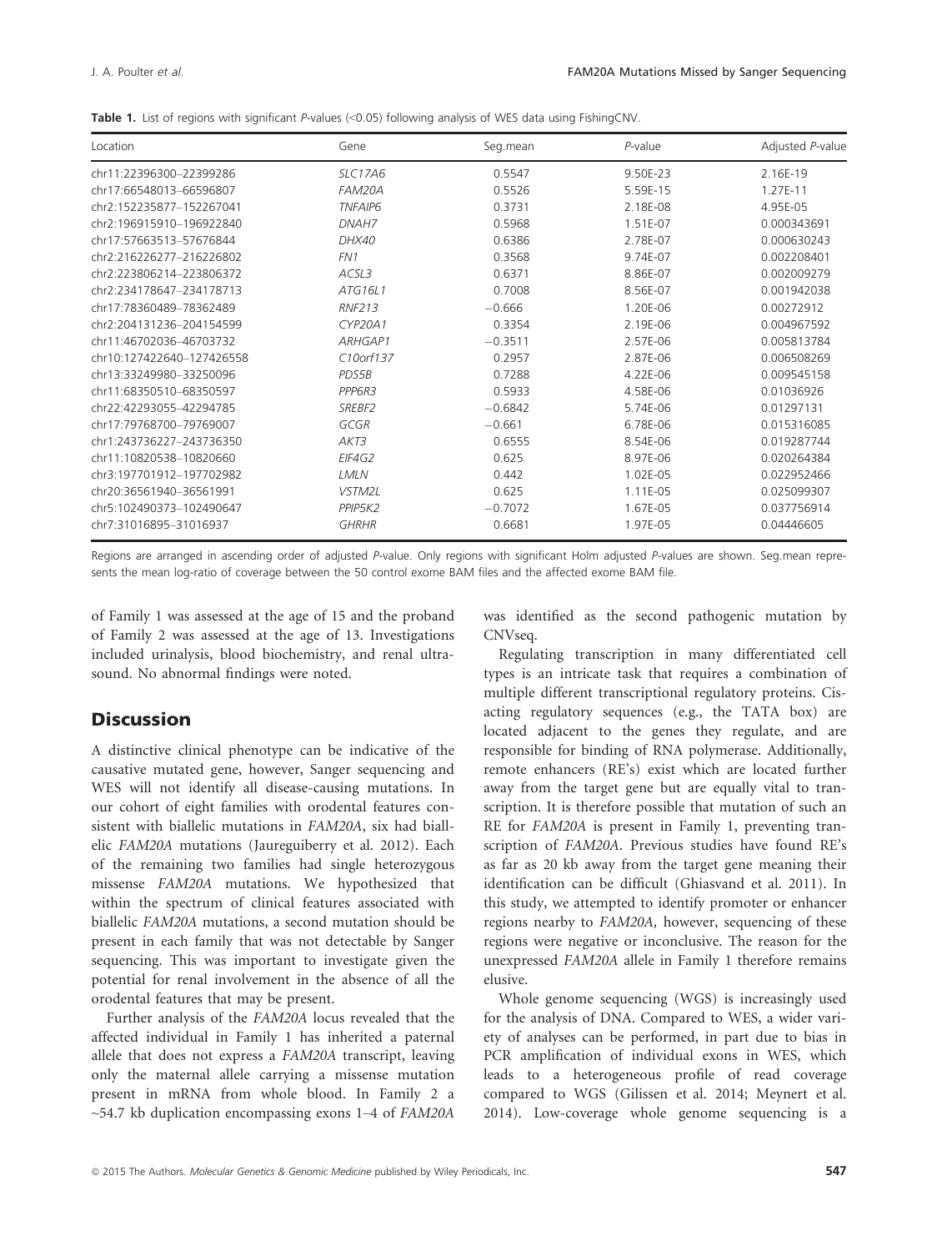reliable alternative to array comparative genomic hybridization for detecting large (>40 kb) structural variations that is comparable in cost (Hayes et al. 2013). In this study, CNVseq of an affected individual from Family 2 revealed a large duplication spanning FAM20A. Whole exome sequencing of the proband confirmed the presence of the putative duplication using an alternative wet-laboratory technique and informatics algorithm. It is likely that the falling cost of DNA sequencing will enable WGS to be carried out at sufficient depth for it to be used as a first line investigation. This would allow a dosage analysis such as CNVseq to be undertaken concurrently with traditional point mutation or small insertion deletion variant detection (Meynert et al. 2014). Furthermore, the recent implementation of paired-end 250-bp HiSeq read lengths may make it possible to identify breakpoint-spanning reads, thus allowing the characterization of duplications such as that reported for Family 2 to be mapped at nucleotide resolution.

Both missense variants identified in this study are in the highly conserved predicted kinase domain of FAM20A (based on homology to FAM20C) (Tagliabracci et al. 2012). Amino acid p.C330 is one of 12 cysteine residues in FAM20A, all of which are fully conserved in orthologues and paralogues. Cysteine residues form disulfide bonds which play a key role in forming the specific tertiary structure of the mature protein, so substitution of p.C330 is likely to affect the protein structure. Residue p.A432 lies within the Greek key domain at the C-terminus of FAM20A, which is commonly found in  $\gamma$ -crystallins of the human lens and plays a key role in binding calcium (Rajini et al. 2001). The substitution of a nonpolar alanine with a polar threonine is likely to interfere with this domain.

In light of the ERS clinical phenotype both families in this study underwent renal evaluation by nephrology specialists after confirmation of biallelic FAM20A mutations. No renal abnormalities were observed. This might imply a correlation between milder missense mutations and lack of nephropathology, but previous reported findings do not support this hypothesis. The absence of a clear relationship between FAM20A genotype and renal phenotype may reflect the influence of genetic modifiers or environmental factors such as diet. Given the progressive nature of the renal phenotype, a single renal assessment in childhood should not be interpreted as an absence of renal involvement. Ongoing monitoring is indicated until there is a better understanding of how to predict if and when renal nephrocalcinosis of clinical significance will develop.

In summary, we investigated two families with a distinctive orodental phenotype previously associated with recessive mutations in FAM20A, in whom only a single missense mutation had been identified by Sanger sequencing. Screening of FAM20A cDNA in family 1 revealed that the apparently wild-type allele was not transcribed, whereas CNVseq of an affected individual from Family 2 revealed a large duplication encompassing exons 1–4 of FAM20A. These findings confirm the link between biallelic FAM20A mutations and the characteristic oral phenotype and give insights into the classes of mutations missed by the most commonly used mutation screening techniques, together with possible methodologies for identifying them. This insight informed renal assessment and ongoing clinical care.

# Acknowledgments

The authors wish to thank the families for their participation in this study. This study was supported by grants from The Wellcome Trust (to A. J. M., and C. F. I. grant # 093113), the Sir Jules Thorn Award for Biomedical Research (to C. F. I. and D. T. B. grant # JTA/09), and the Medical Research Council (to I. M. C. and D. T. B. grant # MR/LO1629X/1).

# Conflict of Interest

The authors declare no conflict of interest.

#### References

- Acevedo, A. C., J. A. Poulter, P. G. Alves, C. L. de Lima, L. C. Castro, P. M. Yamaguti, et al. 2015. Variability of systemic and oro-dental phenotype in two families with non-lethal Raine syndrome with FAM20C mutations. BMC Med. Genet. 16:8. doi: [10.1186/s12881-015-0154-5](http://dx.doi.org/10.1186/s12881-015-0154-5) [Epub ahead of print].
- Cabral, R. M., M. Kurban, L. Rothman, M. Wajid, Y. Shimomura, L. Petukhova, et al. 2013. Autosomal recessive gingival hyperplasia and dental anomalies caused by a 29 base pair duplication in the FAM20A gene. J. Hum. Genet. 58:566–567.
- Cherkaoui Jaouad, I., M. El Alloussi, S. Chafai El Alaoui, F. Z. Laarabi, J. Lyahyai, and A. Sefiani. 2015. Further evidence for causal FAM20A mutations and first case of amelogenesis imperfecta and gingival hyperplasia syndrome in Morocco: a case report. BMC Oral Health 15:14.
- Cho, S. H., F. Seymen, K. E. Lee, S. K. Lee, Y. S. Kweon, K. J. Kim, et al. 2012. Novel FAM20A mutations in hypoplastic amelogenesis imperfecta. Hum. Mutat. 33:91–94.
- Cui, J., J. Xiao, V. S. Tagliabracci, J. Wen, M. Rahdar, and J. E. Dixon. 2015. A secretory kinase complex regulates extracellular protein phosphorylation. Elife 4:e06120. doi: [10.7554/eLife.06120](http://dx.doi.org/10.7554/eLife.06120).
- de la Dure-Molla, M., M. Quentric, P. M. Yamaguti, A. C. Acevedo, A. J. Mighell, M. Vikkula, et al. 2014. Pathognomonic oral profile of Enamel Renal Syndrome